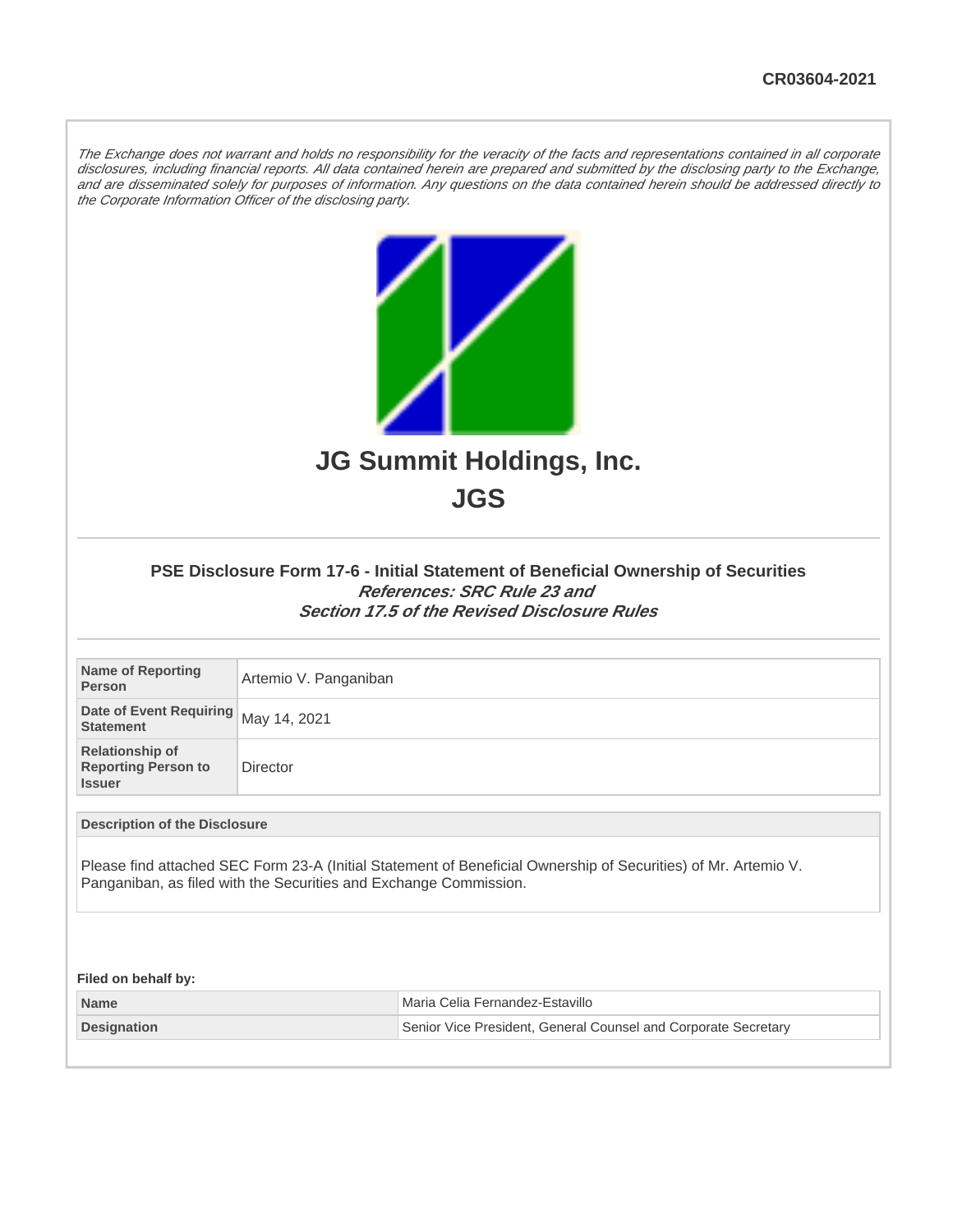# **COVER SHEET**

|                                      |          |                  |               |                                                                                   |           |                                                                               |              |             |             |                          |              |                                                                                                |          |             |                                                                                                   |                                   |              |                          |          |   |     |             |              | <b>SEC Registration Number</b> |              |           | $\mathbf{1}$ | 8                | $\overline{\mathbf{4}}$           | $\mathbf{0}$                    | $\overline{\mathbf{4}}$ | $\overline{\mathbf{4}}$ |
|--------------------------------------|----------|------------------|---------------|-----------------------------------------------------------------------------------|-----------|-------------------------------------------------------------------------------|--------------|-------------|-------------|--------------------------|--------------|------------------------------------------------------------------------------------------------|----------|-------------|---------------------------------------------------------------------------------------------------|-----------------------------------|--------------|--------------------------|----------|---|-----|-------------|--------------|--------------------------------|--------------|-----------|--------------|------------------|-----------------------------------|---------------------------------|-------------------------|-------------------------|
|                                      |          |                  |               |                                                                                   |           |                                                                               |              |             |             |                          |              |                                                                                                |          |             |                                                                                                   |                                   |              |                          |          |   |     |             |              |                                |              |           |              |                  |                                   |                                 |                         |                         |
| ${\bf J}$                            | G        |                  | S             |                                                                                   |           | $\mathbf{U}[\mathbf{M} \mathbf{M}]$ I                                         |              | T           |             |                          |              | H O L D I N G S                                                                                |          |             |                                                                                                   |                                   |              | $\overline{\phantom{a}}$ |          |   | I N | $\mathbf C$ | $\bullet$    |                                |              |           |              |                  |                                   |                                 |                         |                         |
|                                      |          |                  |               |                                                                                   |           |                                                                               |              |             |             |                          |              |                                                                                                |          |             |                                                                                                   |                                   |              |                          |          |   |     |             |              |                                |              |           |              |                  |                                   |                                 |                         |                         |
|                                      |          |                  |               |                                                                                   |           |                                                                               |              |             |             |                          |              |                                                                                                |          |             |                                                                                                   |                                   |              |                          |          |   |     |             |              |                                |              |           |              |                  |                                   |                                 |                         |                         |
|                                      |          |                  |               |                                                                                   |           |                                                                               |              |             |             |                          |              |                                                                                                |          |             |                                                                                                   |                                   |              |                          |          |   |     |             |              |                                |              |           |              |                  |                                   |                                 |                         |                         |
|                                      |          |                  |               |                                                                                   |           |                                                                               |              |             |             |                          |              |                                                                                                |          |             |                                                                                                   |                                   |              |                          |          |   |     |             |              |                                |              |           |              |                  |                                   |                                 |                         |                         |
|                                      |          |                  |               |                                                                                   |           |                                                                               |              |             |             |                          |              |                                                                                                |          |             |                                                                                                   | (Company's Full Name)             |              |                          |          |   |     |             |              |                                |              |           |              |                  |                                   |                                 |                         |                         |
| 4                                    | 3        | r                | d             |                                                                                   | F         | $\mathbf{l}$                                                                  | $\bf{0}$     | $\bf{0}$    | r           | $\overline{\phantom{a}}$ |              | $\bf R$                                                                                        | $\bf{0}$ | $\mathbf b$ | i                                                                                                 | $\mathbf n$                       | S            | $\mathbf{o}$             | n        | S |     | E           | $\mathbf{q}$ | u                              | $\mathbf{i}$ | t         | a            | $\mathbf b$      | -1                                | e                               |                         |                         |
| Т                                    | $\bf{0}$ | W                | e             | r                                                                                 | $\bullet$ |                                                                               | $\mathbf{A}$ | D           | B           |                          | $\mathbf{A}$ | $\mathbf{v}$                                                                                   | e        | $\mathbf n$ | u                                                                                                 | e                                 |              | $\mathbf c$              | $\bf{0}$ | r | n   | e           | r            |                                | ${\bf P}$    | $\bf{0}$  | $\mathbf{v}$ | e                | d                                 | a                               |                         |                         |
| S                                    | t        | r                | $\mathbf e$   | e                                                                                 | t         | $\overline{\phantom{a}}$                                                      |              | $\mathbf 0$ | ${\bf r}$   | $\mathbf t$              | $\mathbf{i}$ | $\boldsymbol{g}$                                                                               | a        | S           |                                                                                                   | $\mathbf C$                       | $\mathbf{e}$ | $\mathbf n$              | t        | e | r   |             |              | ${\bf P}$                      | $\mathbf a$  | ${\bf S}$ | $\mathbf{i}$ | g                |                                   |                                 |                         |                         |
|                                      |          |                  |               |                                                                                   |           |                                                                               |              |             |             |                          |              |                                                                                                |          |             |                                                                                                   |                                   |              |                          |          |   |     |             |              |                                |              |           |              |                  |                                   |                                 |                         |                         |
| $\mathbf C$                          | i        | t                | $\mathbf y$   | $\overline{\phantom{a}}$                                                          |           | $\mathbf{M}$                                                                  | $\mathbf{e}$ | t           | $\mathbf r$ | $\bf{0}$                 |              | (Business Address: No. Street City/Town/Province)                                              | M a n    |             | $\mathbf{i}$                                                                                      | $\mathbf{l}$                      | $\mathbf a$  |                          |          |   |     |             |              |                                |              |           |              |                  |                                   |                                 |                         |                         |
|                                      |          |                  |               | Atty. Maria Celia H. Fernandez-Estavillo                                          |           |                                                                               |              |             |             |                          |              |                                                                                                |          |             |                                                                                                   |                                   |              |                          |          |   |     |             |              |                                |              |           |              |                  | 8633-7631 to 40                   |                                 |                         |                         |
|                                      |          |                  |               | <b>Corporate Secretary</b>                                                        |           |                                                                               |              |             |             |                          |              |                                                                                                |          |             |                                                                                                   |                                   |              |                          |          |   |     |             |              |                                |              |           |              |                  |                                   |                                 |                         |                         |
|                                      |          |                  |               |                                                                                   |           | (Contact Person)                                                              |              |             |             |                          |              |                                                                                                |          |             |                                                                                                   |                                   |              |                          |          |   |     |             |              |                                |              |           |              |                  |                                   | (Company Telephone Number)      |                         |                         |
|                                      |          | $\boldsymbol{2}$ |               | $\mathbf{3}$                                                                      | $\vert$ 1 |                                                                               |              |             |             |                          |              |                                                                                                |          |             | last Thursday of May<br>$\mathbf{A}$<br>1<br>$\boldsymbol{2}$<br>3 <sup>1</sup><br>$\blacksquare$ |                                   |              |                          |          |   |     |             |              |                                |              |           |              |                  |                                   |                                 |                         |                         |
| Month<br>(Form Type)<br>Day<br>Month |          |                  |               |                                                                                   |           |                                                                               |              |             |             |                          |              |                                                                                                |          |             |                                                                                                   |                                   |              |                          |          |   |     |             |              |                                |              |           |              |                  |                                   |                                 |                         |                         |
|                                      |          |                  | (Fiscal Year) | Day                                                                               |           |                                                                               |              |             |             |                          |              |                                                                                                |          |             |                                                                                                   |                                   |              |                          |          |   |     |             |              |                                |              |           |              | (Annual Meeting) |                                   |                                 |                         |                         |
|                                      |          |                  |               |                                                                                   |           |                                                                               |              |             |             |                          |              | <b>Initial Statement of Beneficial Ownership of Securities of</b><br>Mr. Artemio V. Panganiban |          |             |                                                                                                   |                                   |              |                          |          |   |     |             |              |                                |              |           |              |                  |                                   |                                 |                         |                         |
|                                      |          |                  |               |                                                                                   |           |                                                                               |              |             |             |                          |              |                                                                                                |          |             |                                                                                                   | <b>Issuer of Securities under</b> |              |                          |          |   |     |             |              |                                |              |           |              |                  |                                   |                                 |                         |                         |
|                                      |          |                  |               |                                                                                   |           | SEC-BED Order No. 512, Series of 1993; SEC-BED Order No. 623, Series of 1993; |              |             |             |                          |              |                                                                                                |          |             |                                                                                                   |                                   |              |                          |          |   |     |             |              |                                |              |           |              |                  |                                   |                                 |                         |                         |
|                                      |          |                  |               | SEC-BED Order No. 693, Series of 1994; SEC-BED Order No. 966, Series of 1994; and |           |                                                                               |              |             |             |                          |              |                                                                                                |          |             |                                                                                                   |                                   |              |                          |          |   |     |             |              |                                |              |           |              |                  |                                   |                                 |                         |                         |
|                                      |          |                  |               |                                                                                   |           |                                                                               |              |             |             |                          |              | SEC-CFD Order No. 080, Series of 1998<br>(Secondary License Type, If Applicable)               |          |             |                                                                                                   |                                   |              |                          |          |   |     |             |              |                                |              |           |              |                  |                                   |                                 |                         |                         |
|                                      |          |                  |               |                                                                                   |           |                                                                               |              |             |             |                          |              |                                                                                                |          |             |                                                                                                   |                                   |              |                          |          |   |     |             |              |                                |              |           |              |                  |                                   |                                 |                         |                         |
|                                      |          |                  |               | Dept. Requiring this Doc.                                                         |           |                                                                               |              |             |             |                          |              |                                                                                                |          |             |                                                                                                   |                                   |              |                          |          |   |     |             |              |                                |              |           |              |                  |                                   | Amended Articles Number/Section |                         |                         |
|                                      |          |                  |               |                                                                                   |           |                                                                               |              |             |             |                          |              |                                                                                                |          |             |                                                                                                   |                                   |              |                          |          |   |     |             |              |                                |              |           |              |                  | <b>Total Amount of Borrowings</b> |                                 |                         |                         |
|                                      |          |                  |               |                                                                                   |           |                                                                               |              |             |             |                          |              |                                                                                                |          |             |                                                                                                   |                                   |              |                          |          |   |     |             |              |                                |              |           |              |                  |                                   |                                 |                         |                         |
|                                      |          |                  |               | Total No. of Stockholders                                                         |           |                                                                               |              |             |             |                          |              |                                                                                                |          |             |                                                                                                   |                                   |              |                          |          |   |     |             |              | Domestic                       |              |           |              |                  |                                   | Foreign                         |                         |                         |
|                                      |          |                  |               |                                                                                   |           |                                                                               |              |             |             |                          |              | To be accomplished by SEC Personnel concerned                                                  |          |             |                                                                                                   |                                   |              |                          |          |   |     |             |              |                                |              |           |              |                  |                                   |                                 |                         |                         |
|                                      |          |                  |               |                                                                                   |           |                                                                               |              |             |             |                          |              |                                                                                                |          |             |                                                                                                   |                                   |              |                          |          |   |     |             |              |                                |              |           |              |                  |                                   |                                 |                         |                         |
|                                      |          |                  |               | File Number                                                                       |           |                                                                               |              |             |             |                          |              |                                                                                                |          |             | $_{\rm LCU}$                                                                                      |                                   |              |                          |          |   |     |             |              |                                |              |           |              |                  |                                   |                                 |                         |                         |
|                                      |          |                  |               |                                                                                   |           |                                                                               |              |             |             |                          |              |                                                                                                |          |             |                                                                                                   |                                   |              |                          |          |   |     |             |              |                                |              |           |              |                  |                                   |                                 |                         |                         |
|                                      |          |                  |               | Document ID                                                                       |           |                                                                               |              |             |             |                          |              |                                                                                                |          |             | Cashier                                                                                           |                                   |              |                          |          |   |     |             |              |                                |              |           |              |                  |                                   |                                 |                         |                         |
|                                      |          |                  |               | STAMPS                                                                            |           |                                                                               |              |             |             |                          |              |                                                                                                |          |             |                                                                                                   |                                   |              |                          |          |   |     |             |              |                                |              |           |              |                  |                                   |                                 |                         |                         |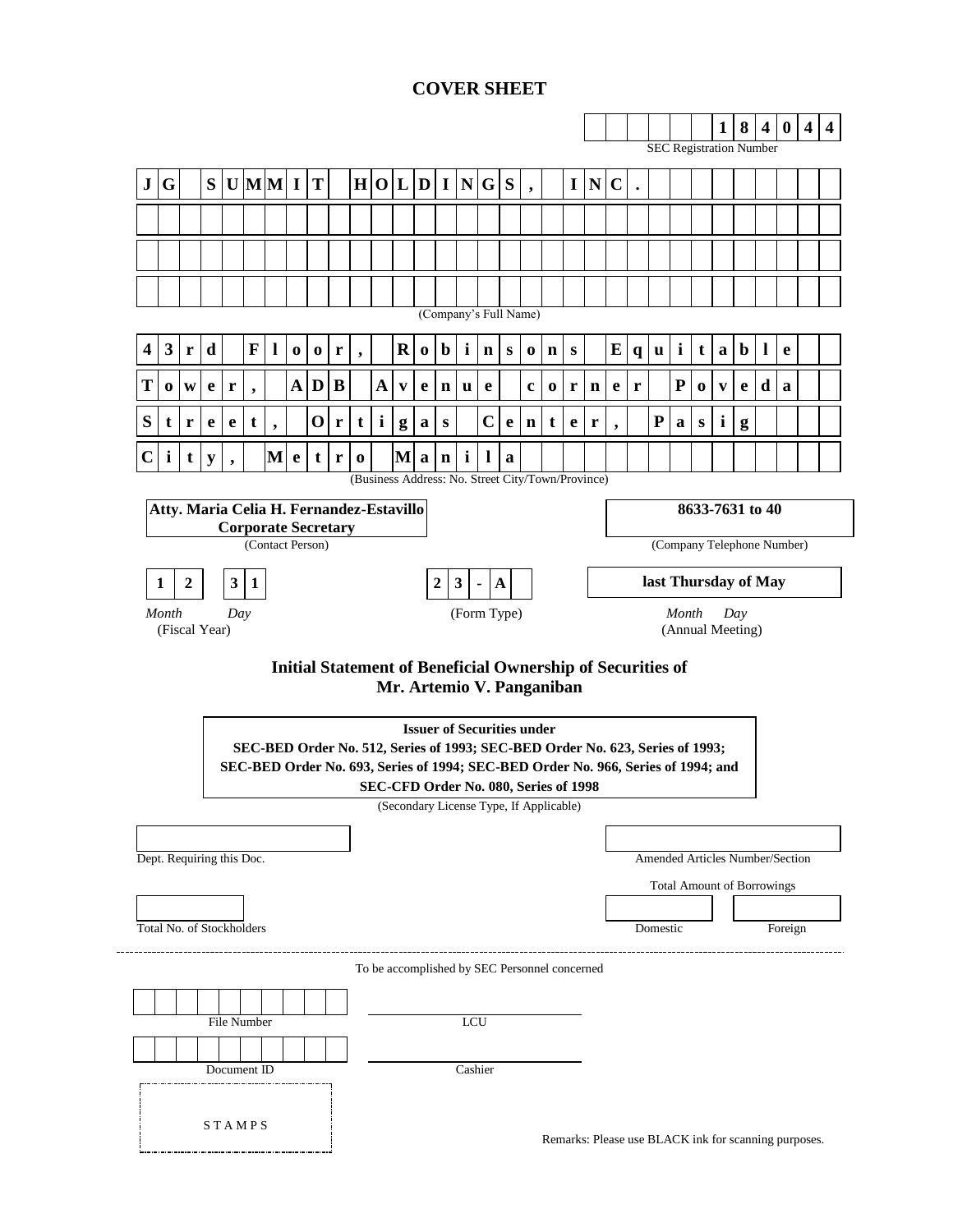#### SECURITIES AND EXCHANGE COMMISSION Metro Manila, Philippines

**FORM 23-A** 

#### **REVISED**

#### INITIAL STATEMENT OF BENEFICIAL OWNERSHIP OF SECURITIES

Filed pursuant to Section 23 of the Securities Regulation Code

| JG Summit Holdings, Inc. (JGS)<br>۷.<br><b>ARTEMIO</b><br>(Month/Day/Year)<br>5/14/2021<br>6. Relationship of Reporting Person to Issuer<br>7. If Amendment,<br>(Middle)<br>(First)<br>(Check all applicable)<br>Date of Original<br>1203 Acacia Street, Dasmarinas Village<br>3. Tax Identification Number<br>10% Owner<br>(Month/Day/Year)<br>$X$ Director<br>N/A<br>106-197-693<br>Officer<br>Other<br>(Street)<br>(give title below)<br>(specify below)<br>4. Citizenship<br>Filipino<br>(Postal Code)<br>(Province)<br>Table 1 - Equity Securities Beneficially Owned<br>4. Nature of Indirect Beneficial Ownership<br>2. Amount of Securities<br>3. Ownership<br>1. Class of Equity Security<br>Form: Direct (D)<br>Beneficially Owned<br>or indirect (I) *<br>$\frac{9}{6}$<br>Number<br>0.00%<br>10<br>N/A<br>Direct<br><b>Common shares</b><br>(Note 1) | 1. Name and Address of Reporting Person |  |  |  | 2. Date of Event Requiring | 5. Issuer Name and Trading Symbol |  |  |  |  |  |  |
|------------------------------------------------------------------------------------------------------------------------------------------------------------------------------------------------------------------------------------------------------------------------------------------------------------------------------------------------------------------------------------------------------------------------------------------------------------------------------------------------------------------------------------------------------------------------------------------------------------------------------------------------------------------------------------------------------------------------------------------------------------------------------------------------------------------------------------------------------------------|-----------------------------------------|--|--|--|----------------------------|-----------------------------------|--|--|--|--|--|--|
|                                                                                                                                                                                                                                                                                                                                                                                                                                                                                                                                                                                                                                                                                                                                                                                                                                                                  | PANGANIBAN                              |  |  |  |                            |                                   |  |  |  |  |  |  |
|                                                                                                                                                                                                                                                                                                                                                                                                                                                                                                                                                                                                                                                                                                                                                                                                                                                                  | (Last)                                  |  |  |  |                            |                                   |  |  |  |  |  |  |
|                                                                                                                                                                                                                                                                                                                                                                                                                                                                                                                                                                                                                                                                                                                                                                                                                                                                  |                                         |  |  |  |                            |                                   |  |  |  |  |  |  |
|                                                                                                                                                                                                                                                                                                                                                                                                                                                                                                                                                                                                                                                                                                                                                                                                                                                                  |                                         |  |  |  |                            |                                   |  |  |  |  |  |  |
|                                                                                                                                                                                                                                                                                                                                                                                                                                                                                                                                                                                                                                                                                                                                                                                                                                                                  |                                         |  |  |  |                            |                                   |  |  |  |  |  |  |
|                                                                                                                                                                                                                                                                                                                                                                                                                                                                                                                                                                                                                                                                                                                                                                                                                                                                  | Makati City                             |  |  |  |                            |                                   |  |  |  |  |  |  |
|                                                                                                                                                                                                                                                                                                                                                                                                                                                                                                                                                                                                                                                                                                                                                                                                                                                                  | (City)                                  |  |  |  |                            |                                   |  |  |  |  |  |  |
|                                                                                                                                                                                                                                                                                                                                                                                                                                                                                                                                                                                                                                                                                                                                                                                                                                                                  |                                         |  |  |  |                            |                                   |  |  |  |  |  |  |
|                                                                                                                                                                                                                                                                                                                                                                                                                                                                                                                                                                                                                                                                                                                                                                                                                                                                  |                                         |  |  |  |                            |                                   |  |  |  |  |  |  |
|                                                                                                                                                                                                                                                                                                                                                                                                                                                                                                                                                                                                                                                                                                                                                                                                                                                                  |                                         |  |  |  |                            |                                   |  |  |  |  |  |  |
|                                                                                                                                                                                                                                                                                                                                                                                                                                                                                                                                                                                                                                                                                                                                                                                                                                                                  |                                         |  |  |  |                            |                                   |  |  |  |  |  |  |
|                                                                                                                                                                                                                                                                                                                                                                                                                                                                                                                                                                                                                                                                                                                                                                                                                                                                  |                                         |  |  |  |                            |                                   |  |  |  |  |  |  |
|                                                                                                                                                                                                                                                                                                                                                                                                                                                                                                                                                                                                                                                                                                                                                                                                                                                                  |                                         |  |  |  |                            |                                   |  |  |  |  |  |  |
|                                                                                                                                                                                                                                                                                                                                                                                                                                                                                                                                                                                                                                                                                                                                                                                                                                                                  |                                         |  |  |  |                            |                                   |  |  |  |  |  |  |
|                                                                                                                                                                                                                                                                                                                                                                                                                                                                                                                                                                                                                                                                                                                                                                                                                                                                  |                                         |  |  |  |                            |                                   |  |  |  |  |  |  |
|                                                                                                                                                                                                                                                                                                                                                                                                                                                                                                                                                                                                                                                                                                                                                                                                                                                                  |                                         |  |  |  |                            |                                   |  |  |  |  |  |  |
|                                                                                                                                                                                                                                                                                                                                                                                                                                                                                                                                                                                                                                                                                                                                                                                                                                                                  |                                         |  |  |  |                            |                                   |  |  |  |  |  |  |
|                                                                                                                                                                                                                                                                                                                                                                                                                                                                                                                                                                                                                                                                                                                                                                                                                                                                  |                                         |  |  |  |                            |                                   |  |  |  |  |  |  |

If the reporting person previously owned 5% or more but less than 10%. provide the disclosure requirements set forth on page 3 of this Form.

Reminder: Report on a separate line for each class of equity securities beneficially owned directly or indirectly. (Print or Type Responses)

(1) A person is directly or indirectly the beneficial owner of any equity security with respect to which he has or shares:

(A) Voting power which includes the power to vote, or to direct the voting of, such security; and/or

(B) Investment power which includes the power to dispose of, or to direct the disposition of, such security.

(2) A person will be deemed to have an indirect beneficial interest in any equity security which is:

(A) held by members of a person's immediate family sharing the same household;held by members of a person's immediate family sharing the same household;

(B) held by a partnership in which such person is a general partner;

(C) held by a corporation of which such person is a controlling shareholder; orheld by a corporation of which such person is a controlling shareholder; or

(D) subject to any contract, arrangement or understanding which gives such person voting power or investment power with respect

to such security.

Note 1. Based on total outstanding capital stock of 7,520,983,658 common shares.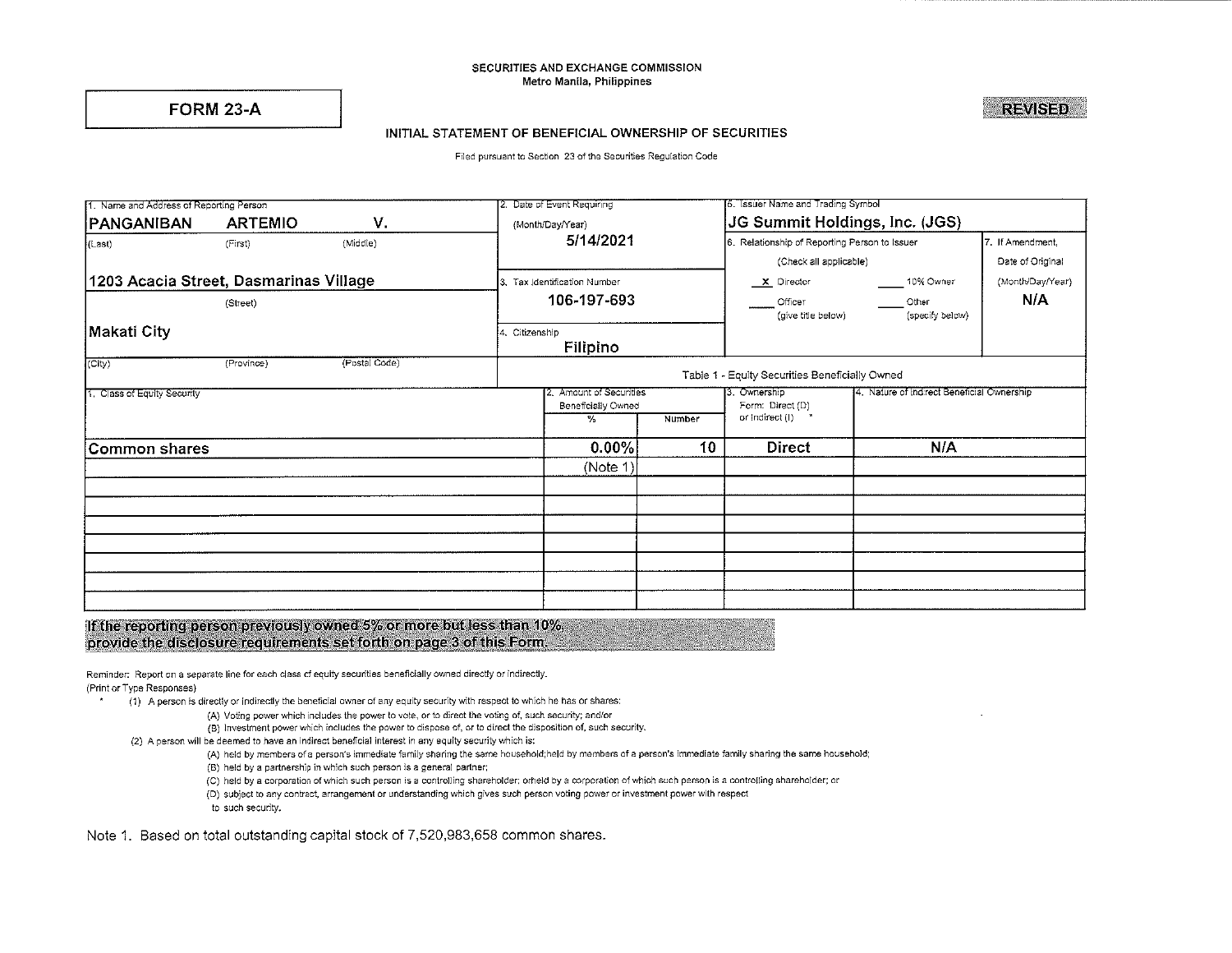#### FORM 23-A (continued) Table II - Derivative Securities Beneficially Owned (e.g., warrants, options, convertible securities)

| 1. Derivative Security | 2. Date Exercisable<br>(Month/Day/Year) | and Expiration Date | 3. Title and Amount of Equity Securities<br>Underlying the Derivative Security |                                  | 4. Conversion<br>or Exercise<br>Price of<br>Derivative | 5. Ownership<br>Form of<br>Derivative<br>Security | 6. Nature of Indirect<br>Beneficial Ownership |
|------------------------|-----------------------------------------|---------------------|--------------------------------------------------------------------------------|----------------------------------|--------------------------------------------------------|---------------------------------------------------|-----------------------------------------------|
|                        | Date<br>Exercisable                     | Expiration<br>Date  | Title                                                                          | Amount or<br>Number of<br>Shares | Security                                               | Direct (D) or<br>Indirect (I) *                   |                                               |
| N/A                    |                                         |                     |                                                                                |                                  |                                                        |                                                   |                                               |
|                        |                                         |                     |                                                                                |                                  |                                                        |                                                   |                                               |
|                        |                                         |                     |                                                                                |                                  |                                                        |                                                   |                                               |
|                        |                                         |                     |                                                                                |                                  |                                                        |                                                   |                                               |
|                        |                                         |                     |                                                                                |                                  |                                                        |                                                   |                                               |
|                        |                                         |                     |                                                                                |                                  |                                                        |                                                   |                                               |
|                        |                                         |                     |                                                                                |                                  |                                                        |                                                   |                                               |
|                        |                                         |                     |                                                                                |                                  |                                                        |                                                   |                                               |
|                        |                                         |                     |                                                                                |                                  |                                                        |                                                   |                                               |
|                        |                                         |                     |                                                                                |                                  |                                                        |                                                   |                                               |
|                        |                                         |                     |                                                                                |                                  |                                                        |                                                   |                                               |
|                        |                                         |                     |                                                                                |                                  |                                                        |                                                   |                                               |

Explanation of Responses:

(Print or Type Responses)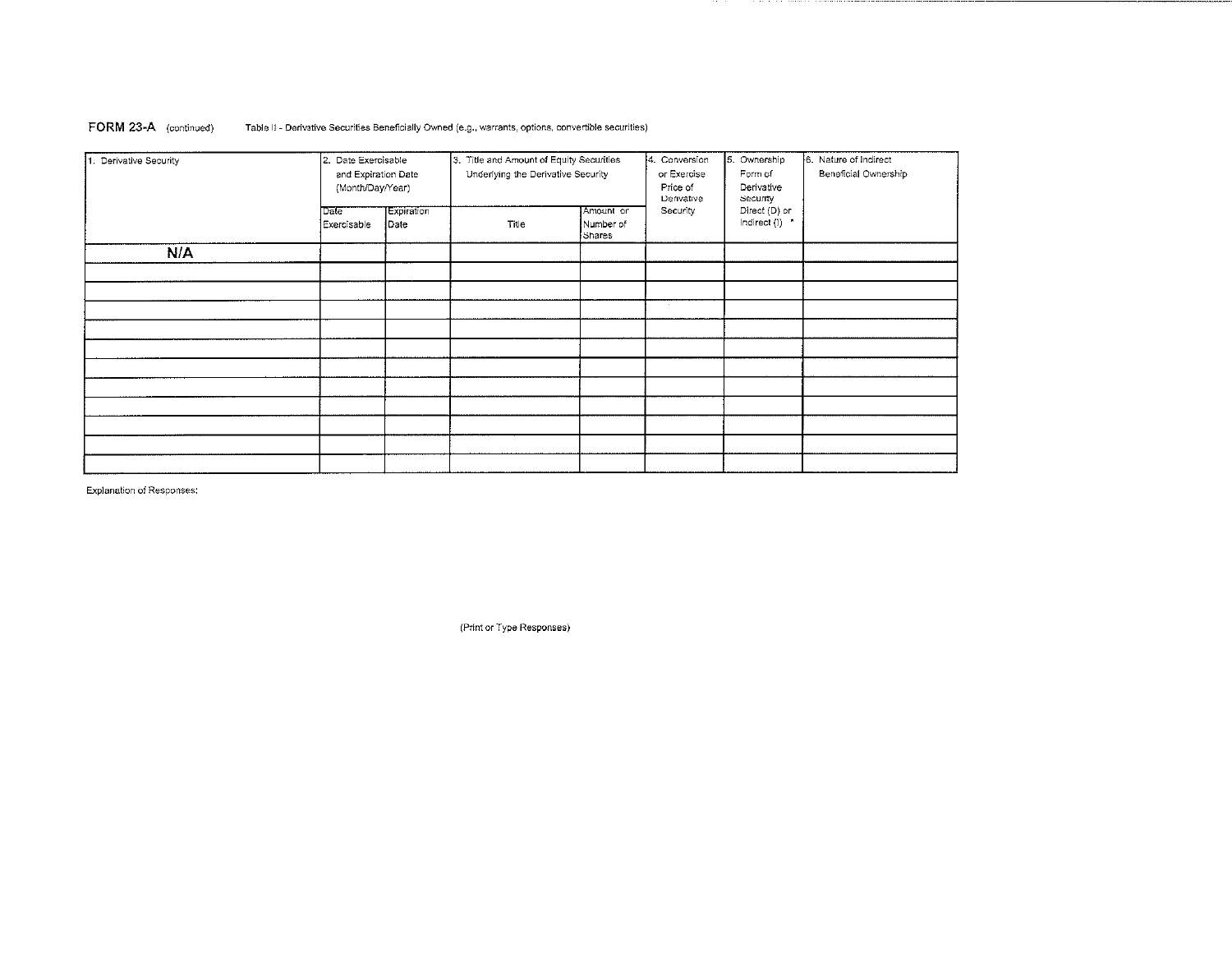#### DISCLOSURE REQUIREMENTS

#### Item 1. Security and Issuer

State the title of the class of equity securities to which this Form relates and the name and address of the principal executive offices of the issuer of such securities.

#### Item 2. Identity and Background

If the person filing this Form is a corporation, partnership, syndicate or other group of persons, state its name, the province, country or other place of its organization, its principal business, the address of its principal office and the information required by (d) and (e) of this Item. If the person filing this statement is a natural person, provide the information specified in (a) through (f) of this ltem with respect to such person(s).

- a. Name:
- b. Residence or business address;
- c. Present principal occupation or employment and the name, principal business and address of any corporation or other organization in which such employment is conducted;
- d. Whether or not, during the last five years, such person has been convicted in a criminal proceeding (excluding traffic violations or similar misdemeanors) and, if so, give the dates, nature of conviction, name and location of court, any penalty imposed, or other disposition of the case;
- e. Whether or not, during the last five years, such person was a party to a civil proceeding of a judicial or administrative body of competent jurisdiction, domestic or foreign, and as a result of such proceeding was or is subject to any order, judgment or decree, not subsequently reversed, suspended or vacated, permanently or temporarily enjoining, barring, suspending or otherwise limiting involvement in any type of business, securities, commodities or banking; and
- f. Citizenship.

#### Item 3. Purpose of Transaction

State the purpose or purposes of the acquisition of securities of the issuer. Describe any plans or proposals which the reporting persons may have which relate to or would result in:

- a. The acquisition by any person of additional securities of the issuer, or the disposition of securities of the issuer;
- b. An extraordinary corporate transaction, such as a merger, reorganization or liquidation, involving the issuer or any of its subsidiaries;
- c. A sale or transfer of a material amount of assets of the issuer or of any of its subsidiaries;
- d. Any change in the present board of directors or management of the issuer, including any plans or proposals to change the number or term of directors or to fill any existing vacancies on the board;
- e. Any material change in the present capitalization or dividend policy of the issuer;
- f. Any other material change in the issuer's business or corporate structure;
- g. Changes in the issuer's charter, bylaws or instruments corresponding thereto or other actions which may impede the acquisition of control of the issuer by any person;
- h. Causing a class of securities of the issuer to be delisted from a securities exchange;
- i. Any action similar to any of those enumerated above.

#### Item 4. Interest in Securities of the Issuer

- a. State the aggregate number and percentage of the class of securities identified pursuant to Item 1 beneficially owned (identifying those shares which there is a right to acquire within thirty (30) days from the date of this report) by each person named in Item 2. The abovementioned information should also be furnished with respect to persons who, together with any of the persons named in Item 2, comprise a group.
- b. For each person named in response to paragraph (a), indicate the number of shares as to which there is sole power to vote or to direct the vote, shared power to vote or to direct the vote, sole or shared power to dispose or to direct the disposition. Provide the applicable information required by Item 2 with respect to each person with whom the power to vote or to direct the vote or to dispose or direct the disposition is shared.